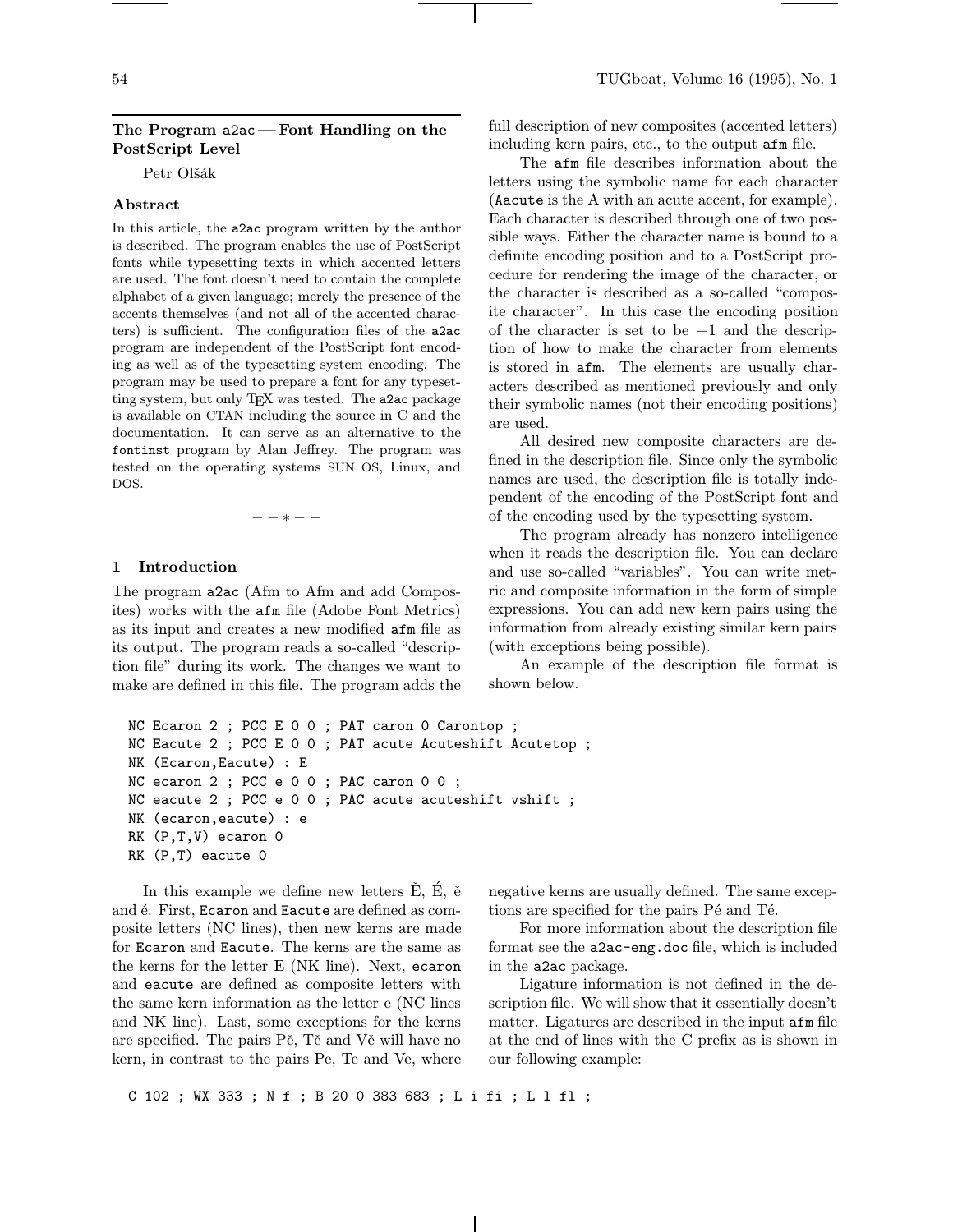TUGboat, Volume 16 (1995), No. 1 55

The a2ac program just copies the ligature information to the output afm file. This is sufficient for generating the ligtables which are used by the typesetting systems. For example, the afm2tfm program reads this information and generates the proper data in the ligtable of the tfm format. New ligatures for T<sub>E</sub>X can be defined through the enc files. For instance, the LIGKERN information below is present in the file xl2.enc and defines new ligatures for the dash characters "--" and "---".

% LIGKERN hyphen hyphen =: endash ; endash hyphen =: emdash ;

## 2 Font preparation for TFX

After a2ac is used, preparation of the font for T<sub>E</sub>X continues on in the standard way (as for the English language). You can use the afm2tfm program, which reads the converted afm file and the encoding information file enc to match the internal T<sub>E</sub>X encoding. The result is a T<sub>EX</sub> virtual font which includes two kinds of information: the information about re-encoding from the internal TFX encoding to the raw PostScript font encoding (as was specified in the enc file) and the information about building the accented letters from the elements (as was specified in the "rebuilt" afm file).

Let us show an example of the PostScript font preparation for TEX for the Czech and Slovak languages. First, we run the a2ac program. The command line looks like this:

### a2ac input.afm desc.tab output.afm

The first parameter is the name of the input afm file, the second one is the name of the description file and the third one is the name of the output afm file. The extensions (.afm and .tab) are obligatory— the program has no algorithm for adding the extensions automatically.

The command to run the a2ac program is usually part of a script or a batch file. For example, the UNIX script to convert the font from the afm format to the tfm format may look like this:

# a2ac \$1.afm cscorr.tab c\$2.afm afm2tfm c\$2.afm -t xl2.enc -v c\$2 r\$2 vptovf c\$2.vpl c\$2.vf c\$2.tfm

The name of this script is mkfnt, say. Then the usage is simple:

### mkfnt Times-Roman ptmr

The file cscorr.tab is included in the a2ac package. The file includes definitions of composites for Czech and Slovak accented letters (i.e., the output font metric includes Czech and Slovak letters and the proper kerns for these letters). The input font has to contain the standard set of 26 Latin letters (lower- and uppercase) and all the accents necessary for the composite letters, which means the acute, caron, ring, quoteright, dieresis, and circumflex accents. If the Adobe font in StandardEncoding is used, then this requirement is satisfied. The output afm file then specifies all characters (plain or composite) of the Czech and Slovak alphabets and the new kern information.

The description file cscorr.tab was used without changes for all standard PostScript fonts (32 fonts installed in all rips) with very good results. Of course, if you want, you can rearrange the cscorr.tab file for your new font to obtain the best result.

If the above UNIX script is used, the TEX font suitable for Czech and Slovak texts is prepared in the  $\mathcal{C}_{\mathcal{S}}$ -font encoding, which is an extension of the Computer Modern font encoding (see Section "The TEX Encoding").

The output of the script is  $c^*$ .tfm (for T<sub>F</sub>X input), r\*.tfm and c\*.vf (for dvips input). The only work we must do is place these files into the appropriate directories (or rearrange the script to make this work automatically) and add one line to the configuration file psfonts.map of the dvips driver. The line looks like this:

#### rfont PostScript-Font

If the PostScript font is not installed in the PostScript RIP of the output device, we have to store the pfb (pfa) format of the PostScript font in our computer. Then the line in psfont.map looks like this:

# rfont PostScript-Font </path/to/file.pfb

or (for DOS):

## rfont PostScript-Font <d:\path\to\file.pfb

The new font can be loaded into TEX using the \font command, as shown below. From that point onward, the font in question is available and text using the same encoding as the font can be conveniently typeset by TEX (and printed with dvips).

#### \font\newfont=cfont

{\newfont the eight-bit text in the same encoding as defined in xl2.enc can be used and the new font will be shown.}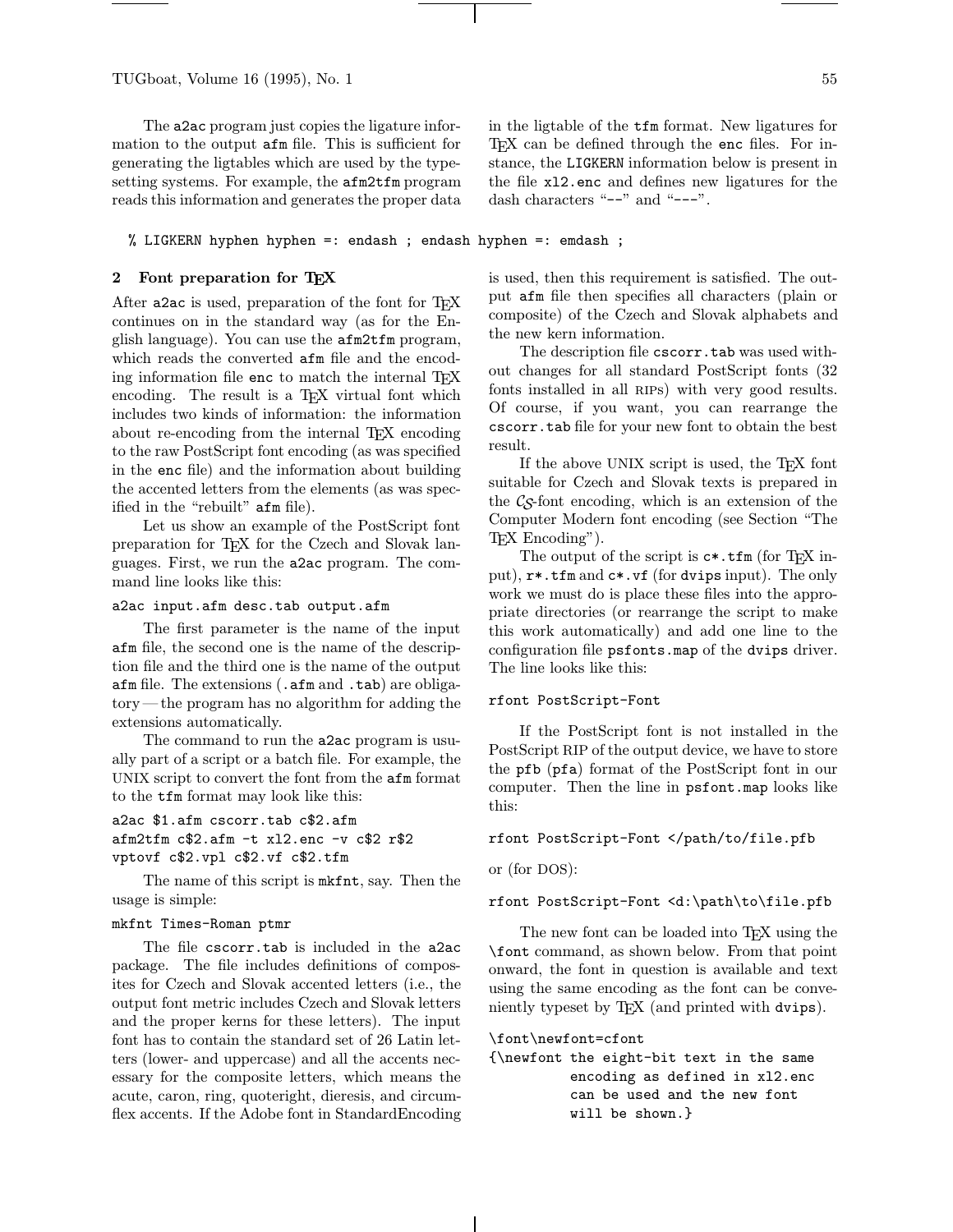# 3 The TEX encoding

The input text encoding for T<sub>EX</sub> doesn't need to be the same as the internal TEX encoding. The re-encoding can be performed by the tcp table of  $em$ T<sub>E</sub>X, by changes to the **xord**/**xchr** vectors in the tex.ch file (TEX's WEB source hacking) or by setting active characters. The enc file describes exactly the same encoding as the internal T<sub>EX</sub> encoding into which the hyphenation patterns have been read.

In the Czech Republic and the Slovak Republic, the so-called  $\mathcal{C}_{\mathcal{S}}$ -encoding (the encoding of the  $\mathcal{C}_{\mathcal{S}}$ -fonts) is used very often as the internal T<sub>EX</sub> encoding. The  $\mathcal{C}_{\mathcal{S}}$ -encoding is an extension of the Computer Modern text font encoding and follows the ISO-8859-2 layout for the Czech and Slovak letters. The  $\mathcal{C}_{\mathcal{S}}$ -fonts are included in the widely available TEX installation package with the name  $\mathcal{C}ST$ <sub>EX</sub>.

The advantages of the  $\mathcal{C}_{\mathcal{S}}$ -encoding (in comparison to the T1 encoding) from our point of view are the following:

- The fonts include the letters from the Czech and Slovak alphabets only. Font generation from the METAFONT sources is faster and the pk files are smaller. Exceptions (non-Czech/Slovak letters in names, for example) are accessible by plain TEX macros or by the \accent primitive.
- The  $\mathcal{C}_{\mathcal{S}}$ -font encoding is the conservative extension of the Computer Modern text fonts. Therefore,  $\mathcal{C}_{\mathcal{S}}$ -fonts can replace CM text fonts in the installation packages without problems and with backward compatibility. This feature saves space on the disk. No complicated macro redefinitions are necessary. For example, the csplain format, which is included in the  $\mathcal{C}STFX$ package, gives the same results as the original plain TEX. There are only three differences: (1) The new letters with codes  $\geq$  128 are introduced by  $\text{ob}$ ,  $\text{loc}$ ,  $\text{loc}$ ,  $\text{loc}$ fonts are loaded instead of CM text fonts; and (3) the Czech and Slovak hyphenation patterns are read in addition to the US English ones.
- The layout of the accented letters in the  $\mathcal{C}_{S}$ font is the subset of the ISO-8859-2 standard. Therefore, it is possible to use an eight-bit input Czech/Slovak text without re-encoding in the UNIX environment. The power is in simplicity! The tcp table (emTEX) is used in the DOS installation because there are many different layouts for the Czech/Slovak alphabet and there is no fixed standard in DOS (in contrast to the UNIX-like systems).

• Kerning and other aspects of the fonts are language-dependent. The multi-language font (T1 encoded, for example) is nonsense from the typographer's point of view. In addition, we can't rely on the results of the font hacking from abroad.

The Computer Modern text font encoding (and its conservative extensions) is font-type dependent. For example, two different characters are encoded to the same position depending on \rm versus \tt font (the 'fi' ligature versus downarrow, for example) or on \rm versus \it font (the dollar versus the sterling). This feature implies some problems.

Two files, xl2.enc and xt2.enc, are included in the a2ac package. These files define extensions of the  $\mathcal{C}_{\mathcal{S}}$ -font encoding. The extensions include some characters which are not contained in the Czech and Slovak alphabets (i.e., in the  $\mathcal{C}_{\mathcal{S}}$ -font), but which are contained in the Adobe StandardEncoding material.

It is recommended to use xl2.enc for \rm and \it-like fonts and xt2.enc for \tt-like fonts. The dollar is in position 36 under any circumstances and position number 132 was given to the sterling. If you load the PostScript \it-like font then you need to know that the sterling is not accessible by the plain T<sub>EX</sub> {\it\\$} but you need to use a macro with \char132 code.

Position number 32 is not defined in the xl2.enc file because the cross accent for the Polish L and l is not included in the Adobe Standard-Encoding. The L and l themselves are in positions 163 and 179, respectively. If we need to use these characters in plainTEX with the PostScript font, the redefinition of the macros  $\lambda$  and  $\lambda$  is necessary.

Note that the three-letter ligatures are not included in the Adobe StandardEncoding. This doesn't cause any problems because the three-letter ligatures are not used in Czech and Slovak. If the font is available in the ExpertEncoding you can do some hacking at the vpl level to obtain these ligatures.

If you want to typeset math using the Post-Script font, you need to edit the  $\nabla$  file [1] to include the uppercase Greek characters taken usually from the Symbol font. Sorry, but it is not obvious how to typeset math with the PostScript font; some more hacking must be done — on the plain  $T_F X$  macro level as well as on the \fontdimen font information. The pretty "look" of math is a result of a font designer's work and a lot of TEX-macro programming. "Its emphasis is on art and technology, as in the underlying Greek word" (see [2], Chapter 1.). Therefore, the pretty math is not accessible from the text PostScript font via any automatic process.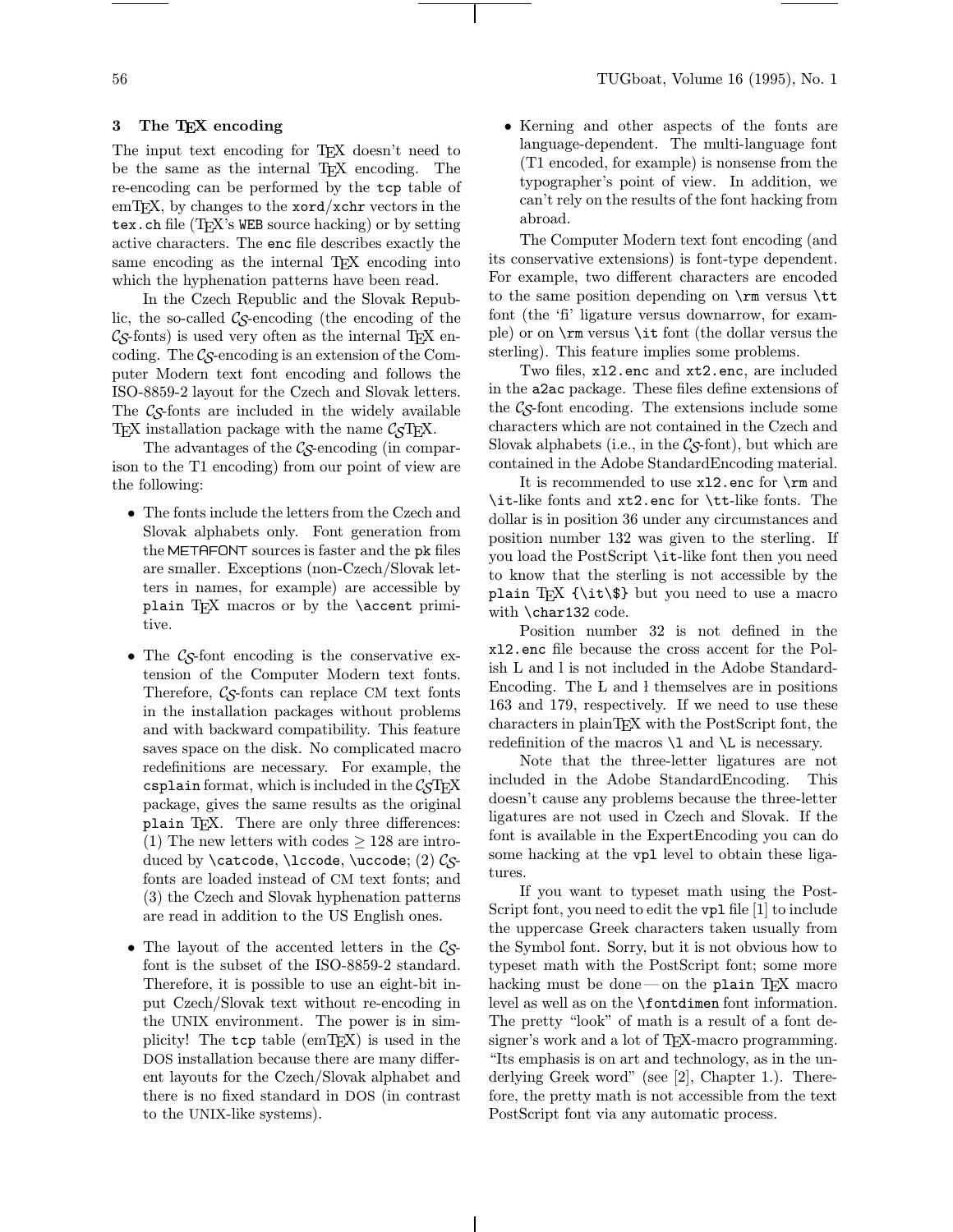TUGboat, Volume 16 (1995), No. 1  $57$ 

For more information about the  $\mathcal{C}_{\mathcal{S}}$ -font encoding and its history see [3] and appendix F in [4].

#### 4 About the names of the accented letters

The names dquoteright and tquoteright should be used for the characters d' and t' in the description file cscorr.tab. However, we use the names dcaron and tcaron instead. The reason is that the uppercase alternatives of the characters d' and  $t'$  are  $\tilde{D}$  and  $\tilde{T}$ , i.e., Dcaron and Tcaron, respectively. The parameter -V (for afm2tfm to make the small caps variant of a font) does not work with the names dquoteright and tquoteright. We use Lcaron and lcaron instead of Lquoteright and lquoteright because the semantic for these accents is same as for Dcaron, dcaron, Tcaron and tcaron.

## References

−−∗−−∗−−∗−−∗−−∗−−∗−−∗−−∗−−∗−−

- [1] Donald Knuth: Virtual fonts, more fun for grand wizards. TUGboat 11(1):13–23, April 1990.
- [2] Donald Knuth: The TEXbook, vol. A of Computers & Typesetting. Addison -Wesley, Reading, MA, 1986.
- [3] Petr Olšák: Úvaha o fontech v  $\mathcal{C}_{\mathcal{S}}$ T<sub>E</sub>Xu [A reflection about fonts in  $\mathcal{C}_{\mathcal{S}}$ FEX, TEXbulletin (of  $\mathcal{C}STUG$ ) 3/93 (121–131).
- [4] Petr Olšák: Typografický sytém TEX [Typesetting System T<sub>E</sub>X,  $\mathcal{C}_{\mathcal{S}}$ TUG 1995, 270 pages.

◇ Petr Olšák Department of Mathematics Czech Technical University in Prague Czech Republic Email: olsak@math.feld.cvut.cz

#### Note added by production editor

In order to better understand how the above procedure works, I decided to download the program from ftp.tex.ac.uk in the directory fonts/utilities/a2ac below the CTAN root. I also got the .afm files for the PostScript fonts from the directory fonts/psfonts/adobe.

I now was all set to compile the a2ac.c program, and start to make the  $\mathcal{C}_{\mathcal{S}}$ -encoded files using the script mkfnt. It essentially runs the program afm2tfm that comes with the dvips distribution and creates .tfm and .vf files for TEX and dvips according to the desired encoding (see the Section "Font Preparation for TEX"). This was done for all "Standard" PostScript fonts. Figure 1 shows the font table for the font NewCenturySchlbk-Roman.

The righthand side of the table shows the characters specific to the Czech and Slovak languages. To obtain PostScript output from a .dvi file one more step has to be taken; namely, one has to tell the dvips program which file to read when a fontname is encountered. The easiest way of achieving this is to generate a new "config" file, since several can be specified with one dvips execution. In this case, I generated a one-line config.cs file containing

### p +pscs.map

This states that the contents of the file pscs.map has to be concatenated with the contents of previously declared map files, in particular the default

psfonts.map. The file pscs.map itself contains one line for each of the fonts considered: and starts like

```
rpagd AvantGarde-Demi
rpagdo AvantGarde-DemiOblique
rpagk AvantGarde-Book
rpagko AvantGarde-BookOblique
   ...
```
as explained in the text of the article.

As a further exercise, I decided it would be interesting to make this encoding available with  $L^2$ FX, so I started by defining an encoding L2 in the file L2enc.def (See Chapter 7 of The  $BTEX$  Companion, by Goossens et al., Addison-Wesley, 1994 and the file fntguide.tex "LATEX  $2\varepsilon$  font selection", which is distributed electronically and comes with the standard  $L^2E^X 2_{\epsilon}$  distribution.). This file contains merely:

```
\ProvidesFile{L2enc.def}%
              [1995/09/22 CS Encoding]
\DeclareFontEncoding{L2}{}{}
\DeclareFontSubstitution{L2}{ptm}{m}{n}
```
Next, one has to make *font definition* .fd files for each of the fonts one wants to use, e.g., for the Times-Roman family one would define a file L2ptm.fd, where ptm is a "short" name chosen in the framework of the font-selection scheme of Karl Berry (Version 2), which can represent all possible font names within the ISO-9660 (and DOS)-compatible eight characters limit for file names. Below the font definition file (L2pag.fd) for the L2 encoding of the AvantGarde font family is shown.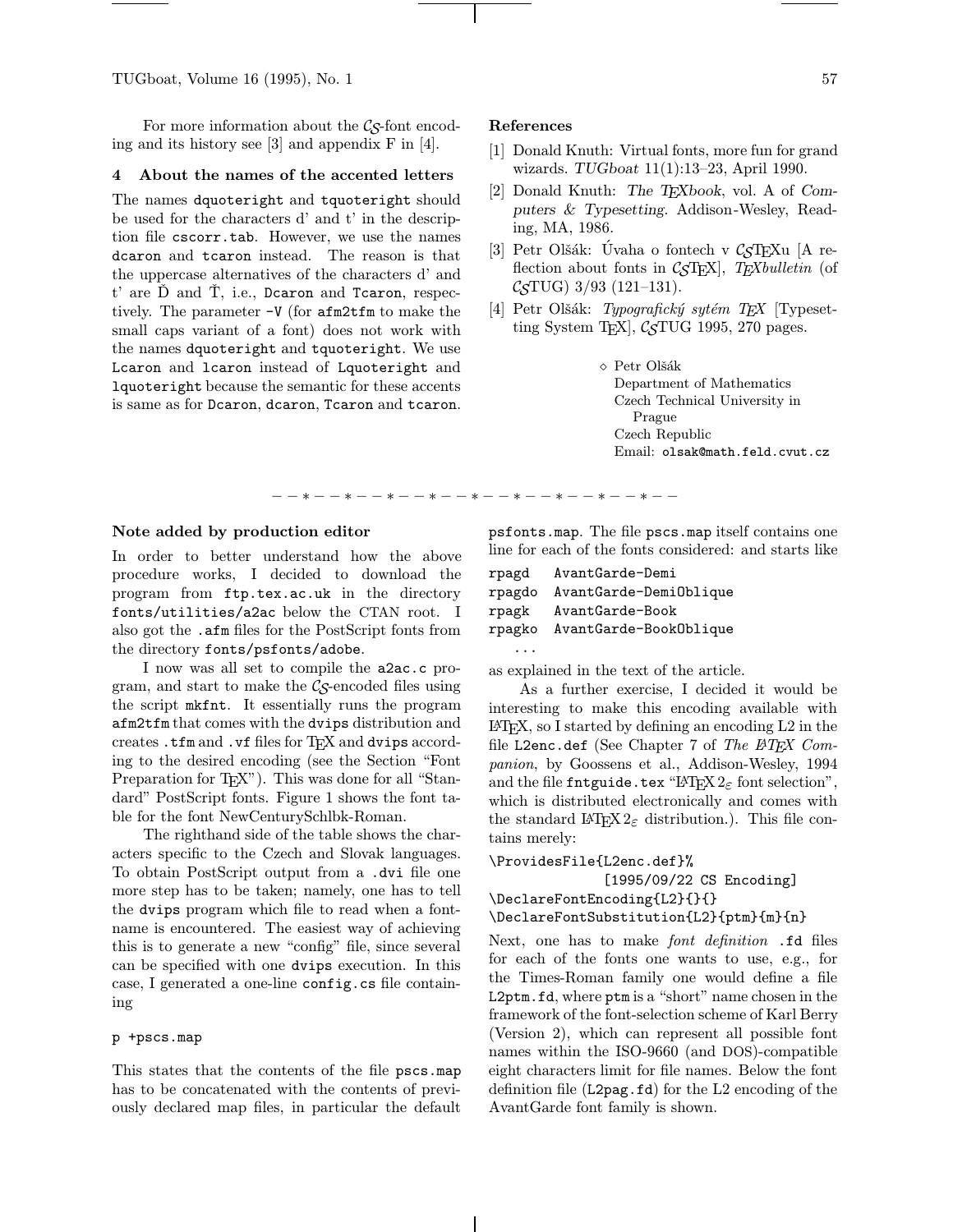|                | 00         | 10           | 20                       | 30                   | 40            | 50                       | 60           | 70                      | 80                | 90                       | A0                           | B0                | $_{\rm CO}$ | DO                         | EO                       | F0                   |
|----------------|------------|--------------|--------------------------|----------------------|---------------|--------------------------|--------------|-------------------------|-------------------|--------------------------|------------------------------|-------------------|-------------|----------------------------|--------------------------|----------------------|
| $\Omega$       |            | 1            |                          | $\Omega$             | $^\copyright$ | $\mathbf{P}$             | $\epsilon$   | p                       | $\cdots$          | $\tilde{\phantom{a}}$    | ì                            | $\bullet$         | Ŕ           | Ã                          | $\acute{\Gamma}$         |                      |
| 1              |            |              | ı                        | 1                    | A             | $\mathsf Q$              | a            | q                       | ÷                 | ¢                        | Ê                            | å                 | Á           | Å                          | á                        |                      |
| $\overline{2}$ |            | $\sim$       | ,,                       | $\mathbf{2}$         | B             | $\mathbb R$              | b            | $\mathbf{r}$            | $\ddagger$        | Ϊ                        | $\overline{\phantom{0}}$     | $\mathbf{a}$      | Â           | $\check{\textrm{N}}$       | â                        | ň                    |
| 3              |            | ٠            | #                        | 3                    | $\mathbf C$   | S                        | $\mathbf{c}$ | S                       | $\bullet$         | ¥                        | Ł                            | $\mathbf{r}$      | Û           | Ó                          | $\underline{\mathtt{a}}$ | ó                    |
| 4              |            | $\checkmark$ | \$                       | 4                    | D             | $\mathbf T$              | d            | t                       | £                 | $\mathbf{r}$             | O                            | ٠                 | Ä           | Ô                          | ä                        | ô                    |
| 5              |            | $\check{ }$  | $\%$                     | 5                    | E             | U                        | e            | u                       | $\mathbb{I}$      | ٠                        | Ľ                            | $\mathbf{l}'$     | Ĺ           | $\overline{\tilde{\rm N}}$ | ĺ                        |                      |
| 6              |            | -            | &                        | 6                    | F             | V                        | f            | $\mathbf{V}$            | $^{\prime\prime}$ | $\cdot$                  | $\boldsymbol{f}$             | ÿ                 | Ï           | Ö                          | Õ                        | ö                    |
| 7              |            | $\circ$      | $\bullet$                | $\overline{7}$       | $\mathbf G$   | W                        | g            | W                       | $\,<\,$           | $\underline{\mathbf{o}}$ | §                            | $\checkmark$      | ï           | Ÿ                          | õ                        |                      |
| 8              |            | $\mathbf s$  |                          | 8                    | H             | $\mathbf X$              | h            | X                       | $\geq$            | À                        |                              | à                 | Č           | Ř                          | č                        | $\check{\mathbf{r}}$ |
| 9              |            | $\beta$      |                          | 9                    | $\rm I$       | Y                        | $\mathbf i$  | y                       | $\setminus$       | ê                        | Š                            | š                 | É           | Ů                          | é                        | ů                    |
| A              |            | æ            | *                        | $\bullet$            | $\bf{J}$      | Z                        | j            | Z                       | Λ                 | Ò                        | è                            | Ò                 | È           | Ú                          |                          | ú                    |
| в              |            | œ            | +                        | $\bullet$<br>$\cdot$ | $\rm K$       |                          | k            |                         |                   | û                        | Ť                            | t'                | Ë           | ù                          | ë                        |                      |
| C              | fi         | Ø            | $\cdot$                  | i                    | L             | 66                       | 1            |                         |                   | -                        | $\left\langle \right\rangle$ | Ì                 | Ě           | Ü                          | ě                        | ü                    |
| D              | ${\rm fl}$ | Æ            | $\overline{\phantom{a}}$ | $=$                  | M             |                          | m            | $\qquad \qquad \bullet$ | $\%$              | c.                       | $\rightarrow$                | $^{\prime\prime}$ | Í           | Ý                          | $\mathbf i$              | ý                    |
| Е              |            | Œ            | $\bullet$                | i                    | ${\bf N}$     | $\overline{\phantom{a}}$ | n            | $\tilde{\phantom{a}}$   |                   | «                        | Ž                            | ž                 | Î           | ñ                          | î                        | ,,                   |
| F              |            | Ø            |                          | $\ddot{\cdot}$       | O             | ٠                        | $\mathbf 0$  |                         |                   | »                        | ã                            | Ù                 | Ď           | $\beta$                    | ď                        | 66                   |

**Figure 1:** The layout of the  $\mathcal{C}_{\mathcal{S}}$  encoded font

```
\ProvidesFile{L2pag.fd}[1995/09/22 L2 (CS) encoding for pag, MG]
\DeclareFontFamily{L2}{pag}{}
\DeclareFontShape{L2}{pag}{db}{n}{<-> cpagd}{}
\DeclareFontShape{L2}{pag}{db}{sl}{<-> cpagdo}{}
\DeclareFontShape{L2}{pag}{m}{n}{<-> cpagk}{}
\DeclareFontShape{L2}{pag}{m}{sl}{<-> cpagko}{}
```

```
\DeclareFontShape{L2}{pag}{b}{n}{<->ssub * pag/db/n}{}
\DeclareFontShape{L2}{pag}{bx}{n}{<->ssub * pag/b/n}{}
\DeclareFontShape{L2}{pag}{db}{sc}{<->ssub * pag/db/n}{}
```
The first line (\ProvidesFile) declares the name and version of the file to the L<sup>AT</sup>FX system (as it will appear in the .log and on the console). Then the family name pag for the L2 encoding is declared. This is followed by four declarations for the series and shapes for which actual external files are available, namely:

pagd AvantGarde-Demi

....

pagdo AvantGarde-DemiOblique

pagk AvantGarde-Book pagko AvantGarde-BookOblique The remaining

declarations are substitution rules for combinations of font parameters which are not available as separate instances.

Finally, with such specifications for all used fonts, one can take a text encoded according to the given  $\mathcal{C}_{\mathcal{S}}$ -encoding, and run it through LATEX. I have taken the test file distributed by Petr, and transformed it into L<sup>AT</sup>FX to test the above setup. Figure 2 shows the L<sup>A</sup>TEX source file. The command

### dvips -E -Pcs L2test -o

yields the output shown in Figure 3, where the same Czech text has been typeset in Times-Roman, Times-Bold, Times-Roman-SmallCaps, AvantGarde-BookOblique, and finally AvantGarde-DemiOblique, showing clearly the advantages of this system.

> ⋄ Michel Goossens CERN, CN Division CH-1211 Geneva 23 Switzerland Email: goossens@cern.ch